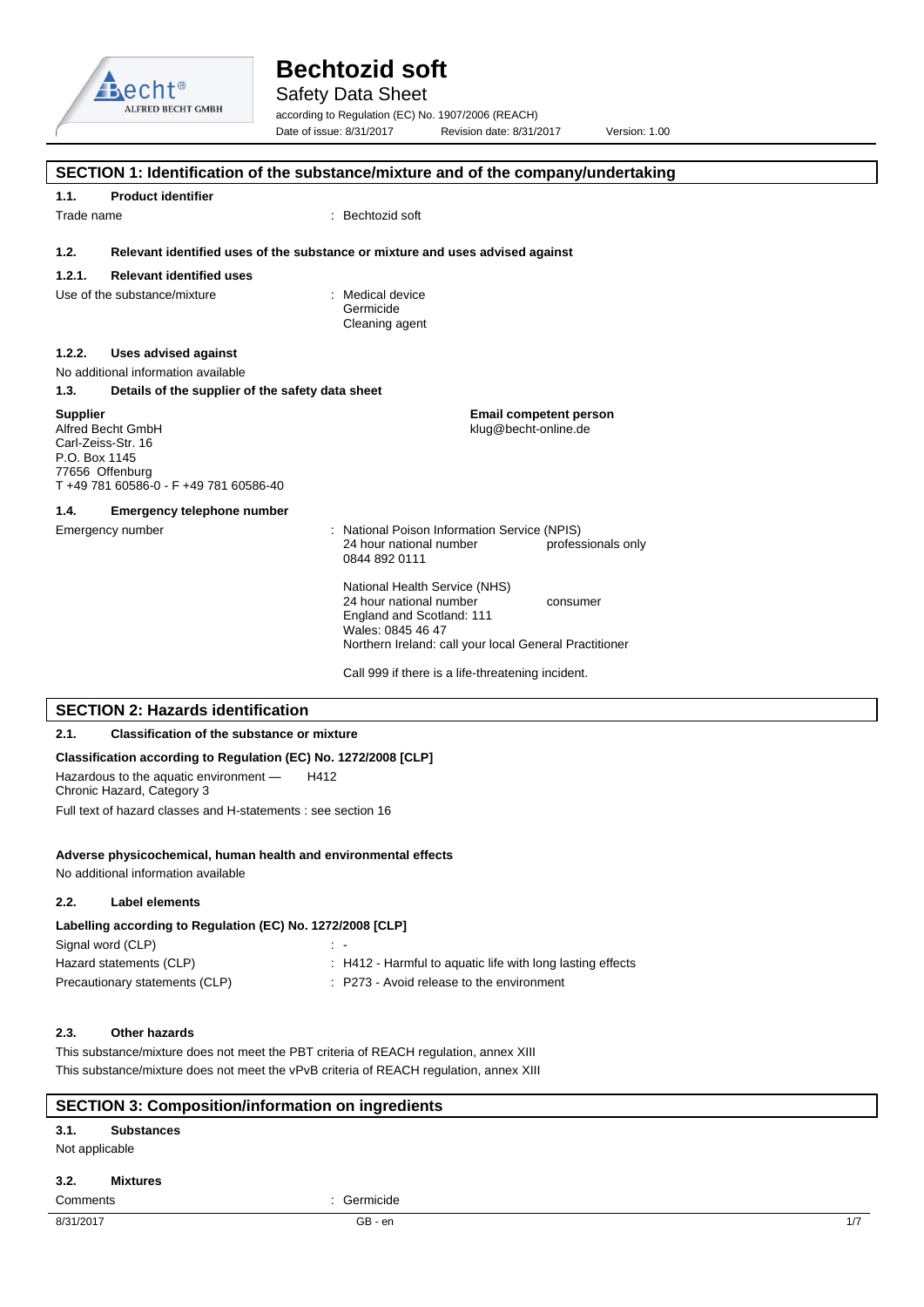## Safety Data Sheet

according to Regulation (EC) No. 1907/2006 (REACH)

Mixture of the substances listed below with non-hazardous additives

| <b>Name</b>                                                                             | <b>Product identifier</b>                                                | %         | <b>Classification according to</b><br><b>Regulation (EC) No.</b><br>1272/2008 [CLP]                         |
|-----------------------------------------------------------------------------------------|--------------------------------------------------------------------------|-----------|-------------------------------------------------------------------------------------------------------------|
| didecyldimethylammonium chloride                                                        | (CAS-No.) 7173-51-5<br>(EC-No.) 230-525-2<br>(EC Index-No.) 612-131-00-6 | $0.1 - 1$ | Acute Tox. 4 (Oral), H302<br>Skin Corr. 1B. H314<br>Aquatic Acute 1, H400<br>Aquatic Chronic 2, H411        |
| Alkyl (C12-16) dimethylbenzyl ammonium chloride<br>(ADBAC/BKC (C12-C16))                | (CAS-No.) 68424-85-1<br>(EC-No.) 270-325-2                               | $0.1 - 1$ | Acute Tox. 4 (Oral), H302<br>Skin Corr. 1B. H314<br>Aquatic Acute 1, H400 (M=10)<br>Aquatic Chronic 1, H410 |
| Quaternary ammonium compounds, C12-14-<br>alkyl[(ethylphenyl)methyl]dimethyl, chlorides | (CAS-No.) 85409-23-0<br>(EC-No.) 287-090-7                               | $0.1 - 1$ | Acute Tox. 4 (Oral), H302<br>Skin Corr. 1B. H314<br>Aquatic Acute 1, H400<br>Aquatic Chronic 1, H410        |

Full text of H-statements: see section 16

| <b>SECTION 4: First aid measures</b>                                |                                                                                                                                       |  |  |  |  |
|---------------------------------------------------------------------|---------------------------------------------------------------------------------------------------------------------------------------|--|--|--|--|
| Description of first aid measures<br>4.1.                           |                                                                                                                                       |  |  |  |  |
| First-aid measures general                                          | : When in doubt or if symptoms are observed, get medical advice.                                                                      |  |  |  |  |
| First-aid measures after inhalation                                 | Remove person to fresh air and keep comfortable for breathing.                                                                        |  |  |  |  |
| First-aid measures after skin contact                               | Rinse skin with water/shower. Get medical advice if skin irritation persists.                                                         |  |  |  |  |
| First-aid measures after eye contact                                | Rinse cautiously with water for several minutes. Consult an ophtalmologist if irritation persists.                                    |  |  |  |  |
| First-aid measures after ingestion                                  | : Call a poison center or a doctor if you feel unwell.                                                                                |  |  |  |  |
| 4.2.<br>Most important symptoms and effects, both acute and delayed |                                                                                                                                       |  |  |  |  |
| No additional information available                                 |                                                                                                                                       |  |  |  |  |
| 4.3.                                                                | Indication of any immediate medical attention and special treatment needed                                                            |  |  |  |  |
| Treat symptomatically.                                              |                                                                                                                                       |  |  |  |  |
| <b>SECTION 5: Firefighting measures</b>                             |                                                                                                                                       |  |  |  |  |
| 5.1.<br><b>Extinguishing media</b>                                  |                                                                                                                                       |  |  |  |  |
| Suitable extinguishing media                                        | : Water spray. Dry powder. Foam. Carbon dioxide. Use extinguishing media appropriate for<br>surrounding fire.                         |  |  |  |  |
| Unsuitable extinguishing media                                      | : Strong water jet.                                                                                                                   |  |  |  |  |
| 5.2.<br>Special hazards arising from the substance or mixture       |                                                                                                                                       |  |  |  |  |
| Hazardous decomposition products in case of<br>fire                 | : Toxic fumes may be released. Carbon dioxide. Carbon monoxide.                                                                       |  |  |  |  |
| 5.3.<br><b>Advice for firefighters</b>                              |                                                                                                                                       |  |  |  |  |
| Protection during firefighting                                      | : Do not attempt to take action without suitable protective equipment. Self-contained breathing<br>apparatus.                         |  |  |  |  |
| Other information                                                   | Do not allow run-off from fire fighting to enter drains or water courses. Cool closed containers<br>exposed to fire with water spray. |  |  |  |  |
| <b>SECTION 6: Accidental release measures</b>                       |                                                                                                                                       |  |  |  |  |

|        | <b>SECTION 6: Accidental release measures</b> |                                                                                                                                                                |  |  |
|--------|-----------------------------------------------|----------------------------------------------------------------------------------------------------------------------------------------------------------------|--|--|
| 6.1.   |                                               | Personal precautions, protective equipment and emergency procedures                                                                                            |  |  |
|        | General measures                              | : Avoid contact with skin and eyes. Ensure adequate air ventilation. Do not breathe<br>gas/vapour/aerosol.                                                     |  |  |
| 6.1.1. | For non-emergency personnel                   |                                                                                                                                                                |  |  |
|        | Emergency procedures                          | : Ventilate spillage area. No open flames, no sparks, and no smoking. Avoid contact with skin<br>and eyes.                                                     |  |  |
| 6.1.2. | For emergency responders                      |                                                                                                                                                                |  |  |
|        | Protective equipment                          | : Do not attempt to take action without suitable protective equipment. For further information<br>refer to section 8: "Exposure controls/personal protection". |  |  |
|        |                                               |                                                                                                                                                                |  |  |

## **6.2. Environmental precautions**

Prevent entry to sewers and public waters. Avoid sub-soil penetration. Notify authorities if product enters sewers or public waters.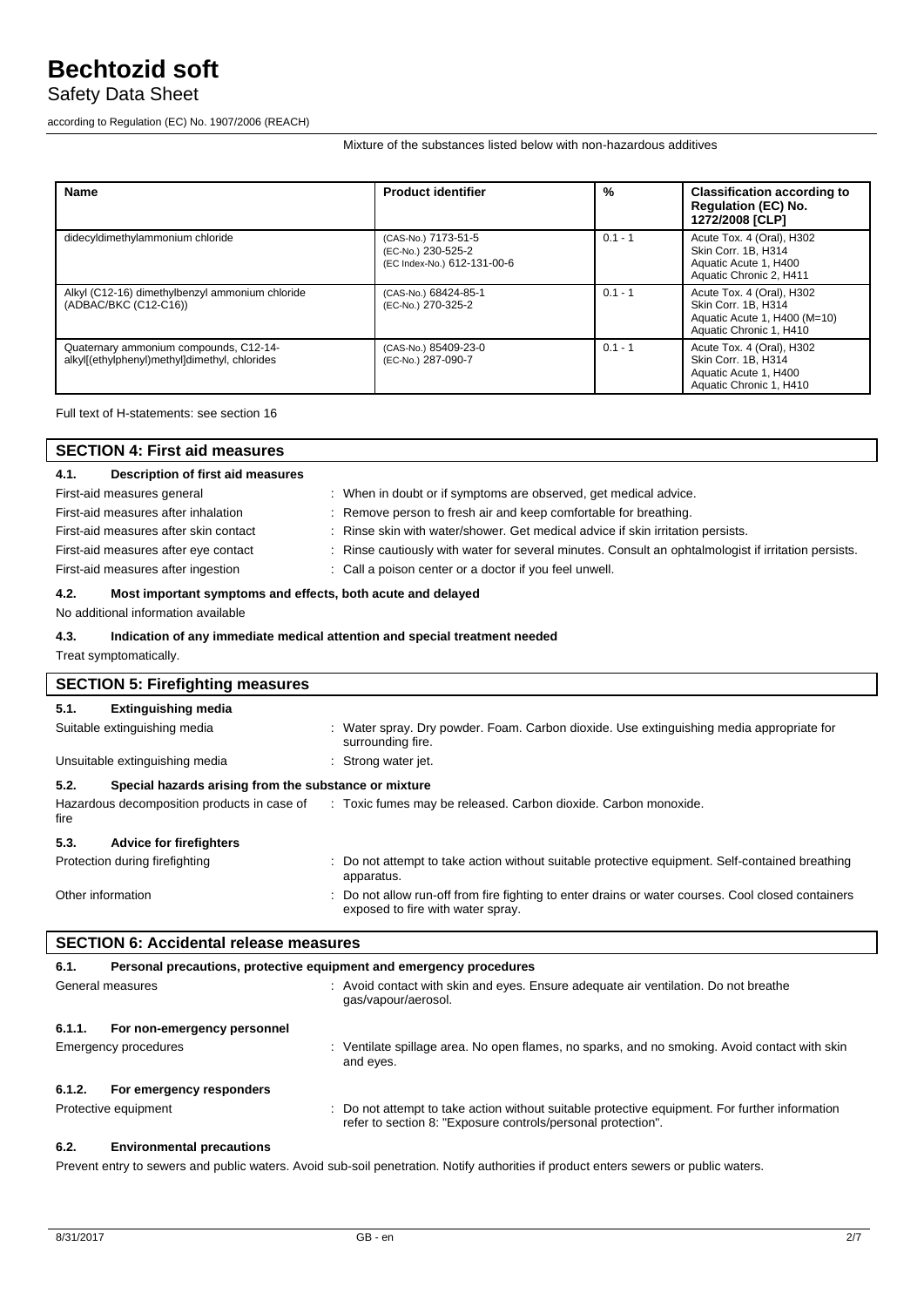## Safety Data Sheet

according to Regulation (EC) No. 1907/2006 (REACH)

| 6.3.<br>Methods and material for containment and cleaning up                                                                                                                                         |                                                                                                                                                                               |  |
|------------------------------------------------------------------------------------------------------------------------------------------------------------------------------------------------------|-------------------------------------------------------------------------------------------------------------------------------------------------------------------------------|--|
| Methods for cleaning up                                                                                                                                                                              | : Take up liquid spill into absorbent material. Cover spill with non combustible material, e.g.:<br>sand/earth. Notify authorities if product enters sewers or public waters. |  |
| Other information                                                                                                                                                                                    | : Dispose of materials or solid residues at an authorized site.                                                                                                               |  |
| Reference to other sections<br>6.4.<br>Information for safe handling. See section 7. Concerning personal protective equipment to use, see section 8. For further information refer to<br>section 13. |                                                                                                                                                                               |  |
| <b>SECTION 7: Handling and storage</b>                                                                                                                                                               |                                                                                                                                                                               |  |

| 7.1.               | Precautions for safe handling                                |                                                                                                                                                        |
|--------------------|--------------------------------------------------------------|--------------------------------------------------------------------------------------------------------------------------------------------------------|
|                    | Precautions for safe handling                                | Ensure good ventilation of the work station. Wear personal protective equipment. Avoid contact<br>with skin and eyes.                                  |
| Hygiene measures   |                                                              | Immediately remove contaminated or damp clothing. Do not eat, drink or smoke when using<br>this product. Always wash hands after handling the product. |
| 7.2.               | Conditions for safe storage, including any incompatibilities |                                                                                                                                                        |
| Storage conditions |                                                              | Protect against frost. Store in a well-ventilated place. Keep cool. Keep container tightly closed.                                                     |
| storage facility   | Information about storage in one common                      | Keep away from food, drink and animal feeding stuffs.                                                                                                  |

#### **7.3. Specific end use(s)**

Follow the directions!.

### **SECTION 8: Exposure controls/personal protection**

#### **8.1. Control parameters**

No additional information available

#### **8.2. Exposure controls**

#### **Appropriate engineering controls:**

Ensure good ventilation of the work station.

#### **Hand protection:**

Chemically resistant protective gloves. EN 374. The exact break trough time has to be found out by the manufacturer of the protective gloves and has to be observed. Gloves must be replaced after each use and whenever signs of wear or perforation appear

#### **Eye protection:**

Sealed safety goggles

#### **Skin and body protection:**

Wear suitable protective clothing

#### **Respiratory protection:**

In case of insufficient ventilation, wear suitable respiratory equipment. Breathing apparatus with filter. AX. . Breathing equipment is only to be used in order to handle the residual risk of short term jobs if all other risk minimizing measures have been carried out e.g. retention and/or local exhaust

#### **Environmental exposure controls:**

Avoid release to the environment.

#### **Other information:**

Do not eat, drink or smoke when using this product. Avoid contact with skin and eyes. Always wash hands after handling the product.

#### **SECTION 9: Physical and chemical properties**

| 9.1.            | Information on basic physical and chemical properties |                     |
|-----------------|-------------------------------------------------------|---------------------|
| Physical state  |                                                       | : Liquid            |
| Appearance      |                                                       | : clear.            |
| Colour          |                                                       | : colourless.       |
| Odour           |                                                       | : Neutral.          |
| Odour threshold |                                                       | : No data available |
| рH              |                                                       | $: 10^{-1}$         |
|                 | Relative evaporation rate (butylacetate=1)            | : No data available |
| Melting point   |                                                       | : No data available |
|                 |                                                       |                     |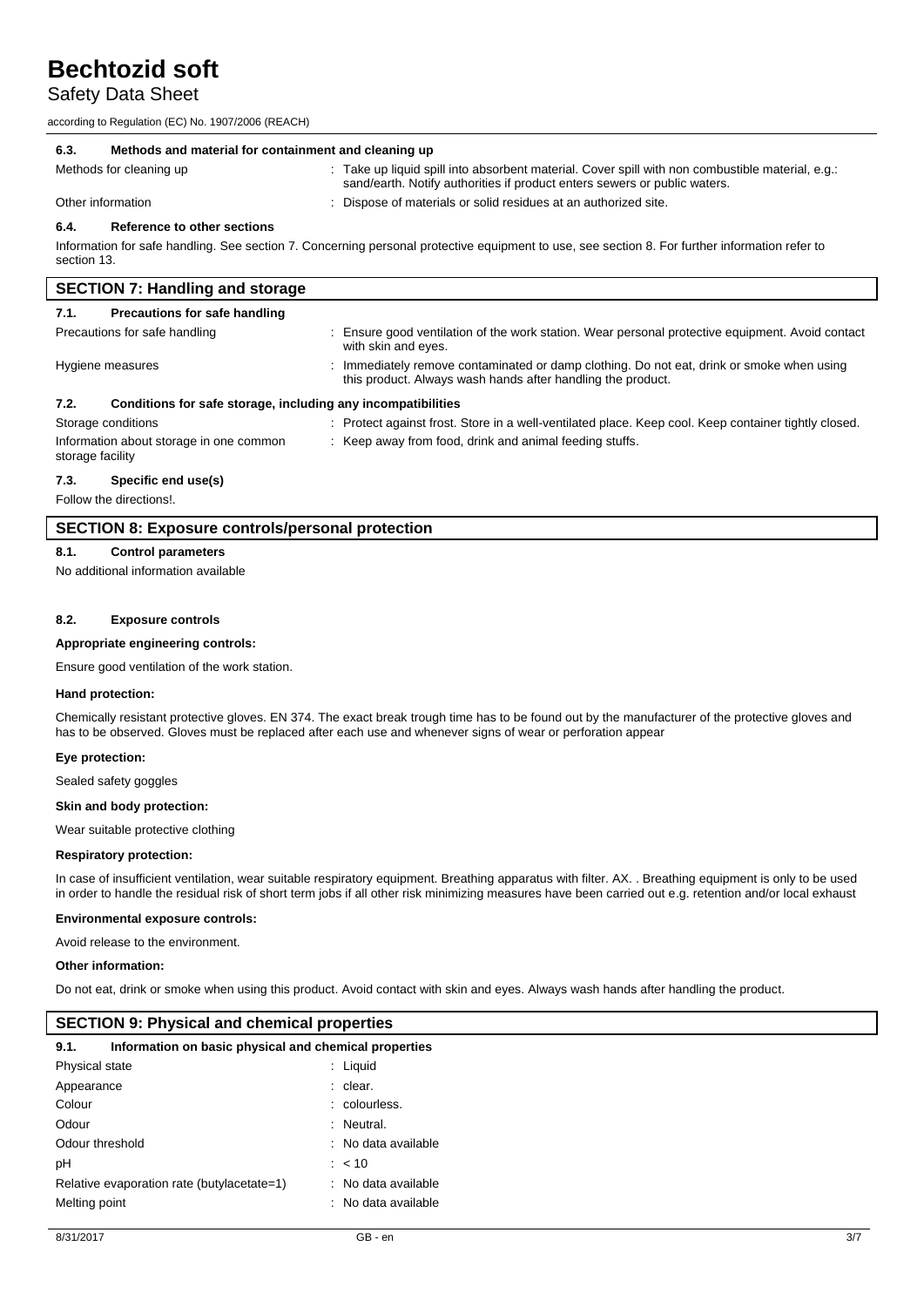## Safety Data Sheet

according to Regulation (EC) No. 1907/2006 (REACH)

| Freezing point                   | : No data available         |
|----------------------------------|-----------------------------|
| Boiling point                    | : No data available         |
| Flash point                      | : Not applicable            |
| Auto-ignition temperature        | No data available           |
| Decomposition temperature        | No data available           |
| Flammability (solid, gas)        | Not applicable              |
| Vapour pressure                  | : No data available         |
| Relative vapour density at 20 °C | : No data available         |
| Relative density                 | No data available           |
| Density                          | 1 $g/cm3$                   |
| Solubility                       | : Water: Soluble            |
| Log Pow                          | No data available           |
| Viscosity, kinematic             | No data available           |
| Viscosity, dynamic               | No data available           |
| <b>Explosive properties</b>      | : Product is not explosive. |
| Oxidising properties             | $:$ Non oxidizing.          |
| Explosive limits                 | Not applicable              |
|                                  |                             |

#### **9.2. Other information**

No additional information available

## **SECTION 10: Stability and reactivity**

#### **10.1. Reactivity**

Stable under normal conditions of use.

#### **10.2. Chemical stability**

Stable under normal conditions.

#### **10.3. Possibility of hazardous reactions**

No dangerous reactions known under normal conditions of use.

#### **10.4. Conditions to avoid**

No additional information available

#### **10.5. Incompatible materials**

No additional information available

### **10.6. Hazardous decomposition products**

Under normal conditions of storage and use, hazardous decomposition products should not be produced.

| <b>SECTION 11: Toxicological information</b>                                       |                                                                                                 |  |
|------------------------------------------------------------------------------------|-------------------------------------------------------------------------------------------------|--|
| Information on toxicological effects<br>11.1.                                      |                                                                                                 |  |
| Acute toxicity (oral)                                                              | : Not classified (Based on available data, the classification criteria are not met)             |  |
| Acute toxicity (dermal)                                                            | Not classified (Based on available data, the classification criteria are not met)               |  |
| Acute toxicity (inhalation)                                                        | Not classified (Based on available data, the classification criteria are not met)               |  |
| didecyldimethylammonium chloride (7173-51-5)                                       |                                                                                                 |  |
| LD50 oral rat                                                                      | 658 mg/kg (OECD 401 method)                                                                     |  |
| Alkyl (C12-16) dimethylbenzyl ammonium chloride (ADBAC/BKC (C12-C16)) (68424-85-1) |                                                                                                 |  |
| LD50 oral rat                                                                      | 344 mg/kg                                                                                       |  |
| Skin corrosion/irritation                                                          | Not classified (Based on available data, the classification criteria are not met)<br>pH: < 10   |  |
| Serious eye damage/irritation                                                      | : Not classified (Based on available data, the classification criteria are not met)<br>pH: < 10 |  |
| Respiratory or skin sensitisation                                                  | Not classified (Based on available data, the classification criteria are not met)               |  |
| Germ cell mutagenicity                                                             | Not classified (Based on available data, the classification criteria are not met)               |  |
| Carcinogenicity                                                                    | Not classified (Based on available data, the classification criteria are not met)               |  |
| Reproductive toxicity                                                              | Not classified (Based on available data, the classification criteria are not met)               |  |
| STOT-single exposure                                                               | Not classified (Based on available data, the classification criteria are not met)               |  |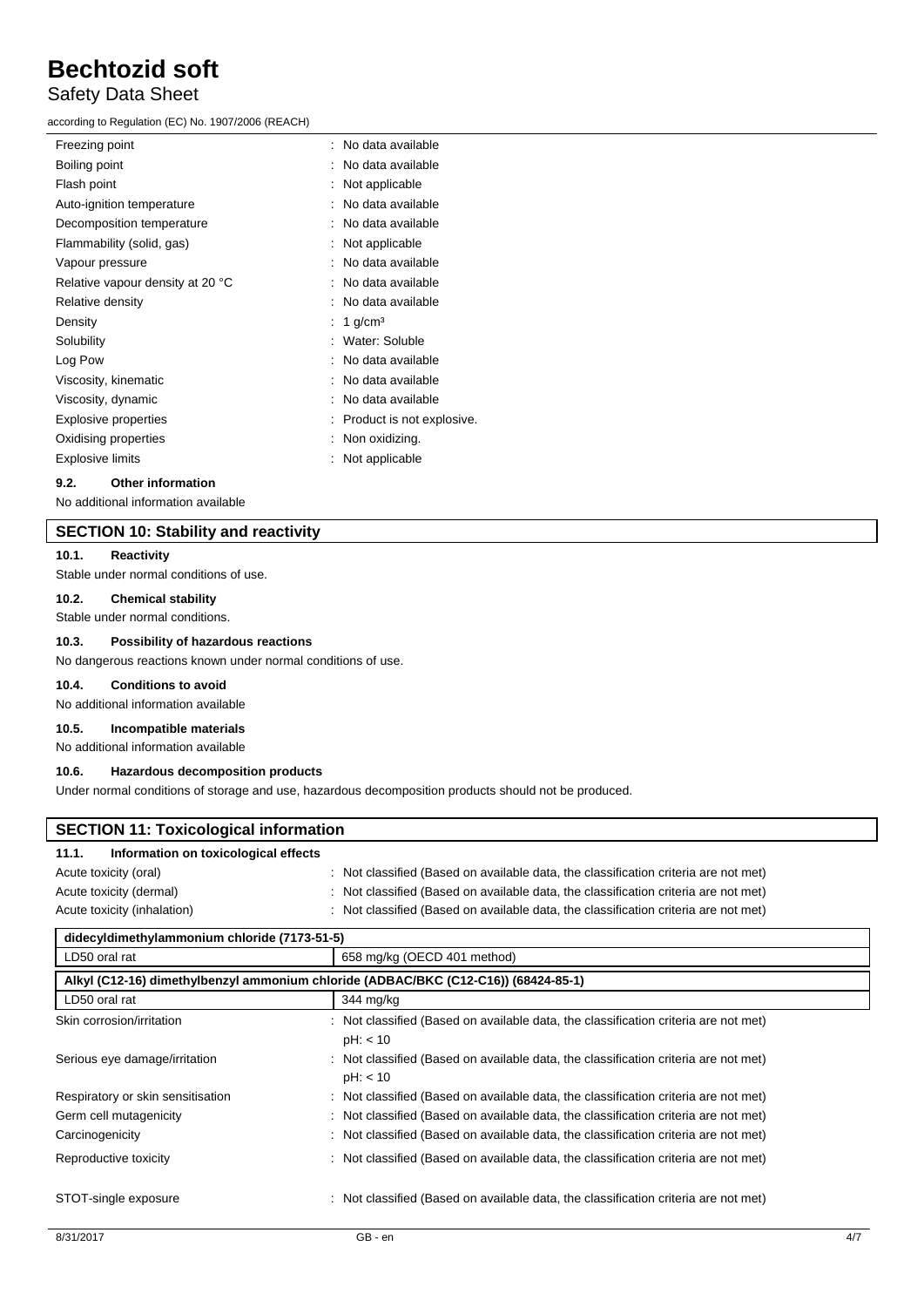## Safety Data Sheet

| according to Regulation (EC) No. 1907/2006 (REACH) |  |  |
|----------------------------------------------------|--|--|
|                                                    |  |  |

| STOT-repeated exposure | Not classified (Based on available data, the classification criteria are not met) |
|------------------------|-----------------------------------------------------------------------------------|
| Aspiration hazard      | Not classified (Based on available data, the classification criteria are not met) |

EC50 Daphnia 1 0.016 mg/l (48h; Daphnia magna; (OECD 202 method))

| <b>SECTION 12: Ecological information</b>                                          |                                                                                     |  |  |
|------------------------------------------------------------------------------------|-------------------------------------------------------------------------------------|--|--|
| 12.1.<br>Toxicity                                                                  |                                                                                     |  |  |
| Acute aquatic toxicity                                                             | : Not classified (Based on available data, the classification criteria are not met) |  |  |
| Chronic aquatic toxicity                                                           | : Harmful to aquatic life with long lasting effects.                                |  |  |
| didecyldimethylammonium chloride (7173-51-5)                                       |                                                                                     |  |  |
| LC50 fish 1                                                                        | 0.49 mg/l (96h; Brachydanio rerio (zebra-fish); (OECD 203 method))                  |  |  |
| EC50 Daphnia 1                                                                     | 0.057 mg/l EC50 48h - Daphnia magna [mg/l](OECD 202 method))                        |  |  |
| ErC50 (algae)                                                                      | 0.156 mg/l (72h; Pseudokirchnerella subcapitata (OECD 201 method)                   |  |  |
| NOEC chronic crustacea                                                             | 0.021 mg/l (21d; Daphnia magna; (OECD 211 method)                                   |  |  |
| Alkyl (C12-16) dimethylbenzyl ammonium chloride (ADBAC/BKC (C12-C16)) (68424-85-1) |                                                                                     |  |  |
| LC50 fish 1                                                                        | 0.28 mg/l (96h; Pimephales promelas; (OECD 203 method))                             |  |  |

### **12.2. Persistence and degradability**

| <b>Bechtozid soft</b>                     |                                  |  |  |
|-------------------------------------------|----------------------------------|--|--|
| Persistence and degradability             | The product has not been tested. |  |  |
| <b>Bioaccumulative potential</b><br>12.3. |                                  |  |  |
| <b>Bechtozid soft</b>                     |                                  |  |  |
| Bioaccumulative potential                 | The product has not been tested. |  |  |
| 12.4.<br>Mobility in soil                 |                                  |  |  |

## **Bechtozid soft**

| PUULINGIN JUIL                  |                                                               |  |
|---------------------------------|---------------------------------------------------------------|--|
| SOII<br>ירזר<br>$ -$<br>.<br>J. | tested.<br>eroduct<br>heen<br>ı he<br>not .<br>has<br>.<br>__ |  |
|                                 |                                                               |  |

## **12.5. Results of PBT and vPvB assessment**

| <b>Bechtozid soft</b>                                                                  |                                                                                                                                                                                 |  |  |
|----------------------------------------------------------------------------------------|---------------------------------------------------------------------------------------------------------------------------------------------------------------------------------|--|--|
| This substance/mixture does not meet the PBT criteria of REACH regulation, annex XIII  |                                                                                                                                                                                 |  |  |
| This substance/mixture does not meet the vPvB criteria of REACH regulation, annex XIII |                                                                                                                                                                                 |  |  |
| Component                                                                              |                                                                                                                                                                                 |  |  |
| didecyldimethylammonium chloride (7173-51-                                             | This substance/mixture does not meet the PBT criteria of REACH regulation, annex XIII<br>This substance/mixture does not meet the vPvB criteria of REACH regulation, annex XIII |  |  |

#### **12.6. Other adverse effects**

No additional information available

| <b>SECTION 13: Disposal considerations</b> |                                                                                                                                   |  |  |
|--------------------------------------------|-----------------------------------------------------------------------------------------------------------------------------------|--|--|
| 13.1.<br>Waste treatment methods           |                                                                                                                                   |  |  |
| Waste treatment methods                    | Disposal must be done according to official regulations. European waste catalogue.<br>÷.                                          |  |  |
| Sewage disposal recommendations            | : Do not allow into drains or water courses.                                                                                      |  |  |
| Product/Packaging disposal recommendations | Do not dispose of with domestic waste.                                                                                            |  |  |
| European List of Waste (LoW) code          | $\therefore$ 07 01 01 <sup>*</sup> - agueous washing liquids and mother liquors                                                   |  |  |
| HP Code                                    | : HP14 - "Ecotoxic:" waste which presents or may present immediate or delayed risks for one or<br>more sectors of the environment |  |  |

## **SECTION 14: Transport information**

In accordance with ADR / RID / IMDG / IATA / ADN

| <b>ADR</b>                          | <b>IMDG</b>    | <b>IATA</b>    | <b>ADN</b>     | <b>RID</b>     |  |
|-------------------------------------|----------------|----------------|----------------|----------------|--|
| UN number<br>14.1.                  |                |                |                |                |  |
| Not applicable                      | Not applicable | Not applicable | Not applicable | Not applicable |  |
| UN proper shipping name<br>14.2.    |                |                |                |                |  |
| Not applicable                      | Not applicable | Not applicable | Not applicable | Not applicable |  |
| Transport hazard class(es)<br>14.3. |                |                |                |                |  |
| Not applicable                      | Not applicable | Not applicable | Not applicable | Not applicable |  |
| 14.4.<br>Packing group              |                |                |                |                |  |
| Not applicable                      | Not applicable | Not applicable | Not applicable | Not applicable |  |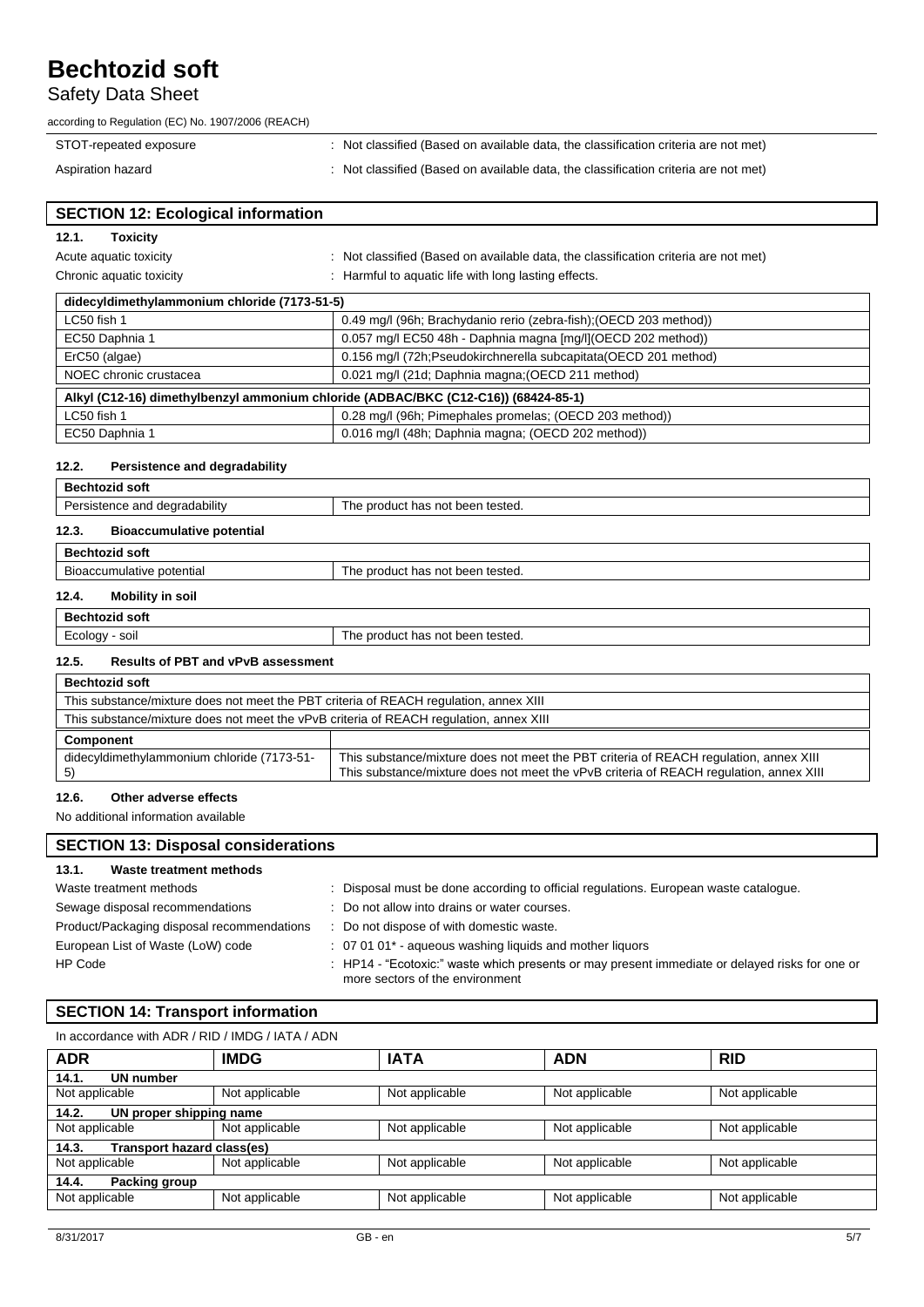## Safety Data Sheet

according to Regulation (EC) No. 1907/2006 (REACH)

| <b>ADR</b><br><b>IMDG</b>              |                | <b>IATA</b>    | <b>ADN</b>     | <b>RID</b>     |
|----------------------------------------|----------------|----------------|----------------|----------------|
| 14.5.<br><b>Environmental hazards</b>  |                |                |                |                |
| Not applicable                         | Not applicable | Not applicable | Not applicable | Not applicable |
| No supplementary information available |                |                |                |                |

## **14.6. Special precautions for user**

#### **- Overland transport**

Not applicable

#### **- Transport by sea**

Not applicable

#### **- Air transport**

Not applicable

#### **- Inland waterway transport**

Not applicable

#### **- Rail transport**

Not applicable

**14.7. Transport in bulk according to Annex II of Marpol and the IBC Code**

Not applicable

## **SECTION 15: Regulatory information**

### **15.1. Safety, health and environmental regulations/legislation specific for the substance or mixture**

#### **15.1.1. EU-Regulations**

| The following restrictions are applicable according to Annex XVII of the REACH Regulation (EC) No 1907/2006:                                                                      |                |  |  |
|-----------------------------------------------------------------------------------------------------------------------------------------------------------------------------------|----------------|--|--|
| 3(c) Substances or mixtures fulfilling the criteria for any of the following hazard classes or<br>categories set out in Annex I to Regulation (EC) No 1272/2008: Hazard class 4.1 | Bechtozid soft |  |  |

Contains no substance on the REACH candidate list

Contains no REACH Annex XIV substances

#### **15.1.2. National regulations**

No additional information available

#### **15.2. Chemical safety assessment**

No chemical safety assessment has been carried out

## **SECTION 16: Other information**

| Abbreviations and acronyms: |                                                                                                 |
|-----------------------------|-------------------------------------------------------------------------------------------------|
| <b>ADN</b>                  | European Agreement concerning the International Carriage of Dangerous Goods by Inland Waterways |
| <b>ADR</b>                  | European Agreement concerning the International Carriage of Dangerous Goods by Road             |
| <b>ATE</b>                  | <b>Acute Toxicity Estimate</b>                                                                  |
| <b>BCF</b>                  | <b>Bioconcentration factor</b>                                                                  |
| <b>CLP</b>                  | Classification Labelling Packaging Regulation; Regulation (EC) No 1272/2008                     |
| <b>DMEL</b>                 | Derived Minimal Effect level                                                                    |
| <b>DNEL</b>                 | Derived-No Effect Level                                                                         |
| EC <sub>50</sub>            | Median effective concentration                                                                  |
| <b>IARC</b>                 | International Agency for Research on Cancer                                                     |
| <b>IATA</b>                 | International Air Transport Association                                                         |
| <b>IMDG</b>                 | International Maritime Dangerous Goods                                                          |
| <b>LC50</b>                 | Median lethal concentration                                                                     |
| LD50                        | Median lethal dose                                                                              |
| <b>LOAEL</b>                | Lowest Observed Adverse Effect Level                                                            |
| <b>NOAEC</b>                | No-Observed Adverse Effect Concentration                                                        |
| <b>NOAEL</b>                | No-Observed Adverse Effect Level                                                                |
| <b>NOEC</b>                 | No-Observed Effect Concentration                                                                |
| <b>OECD</b>                 | Organisation for Economic Co-operation and Development                                          |